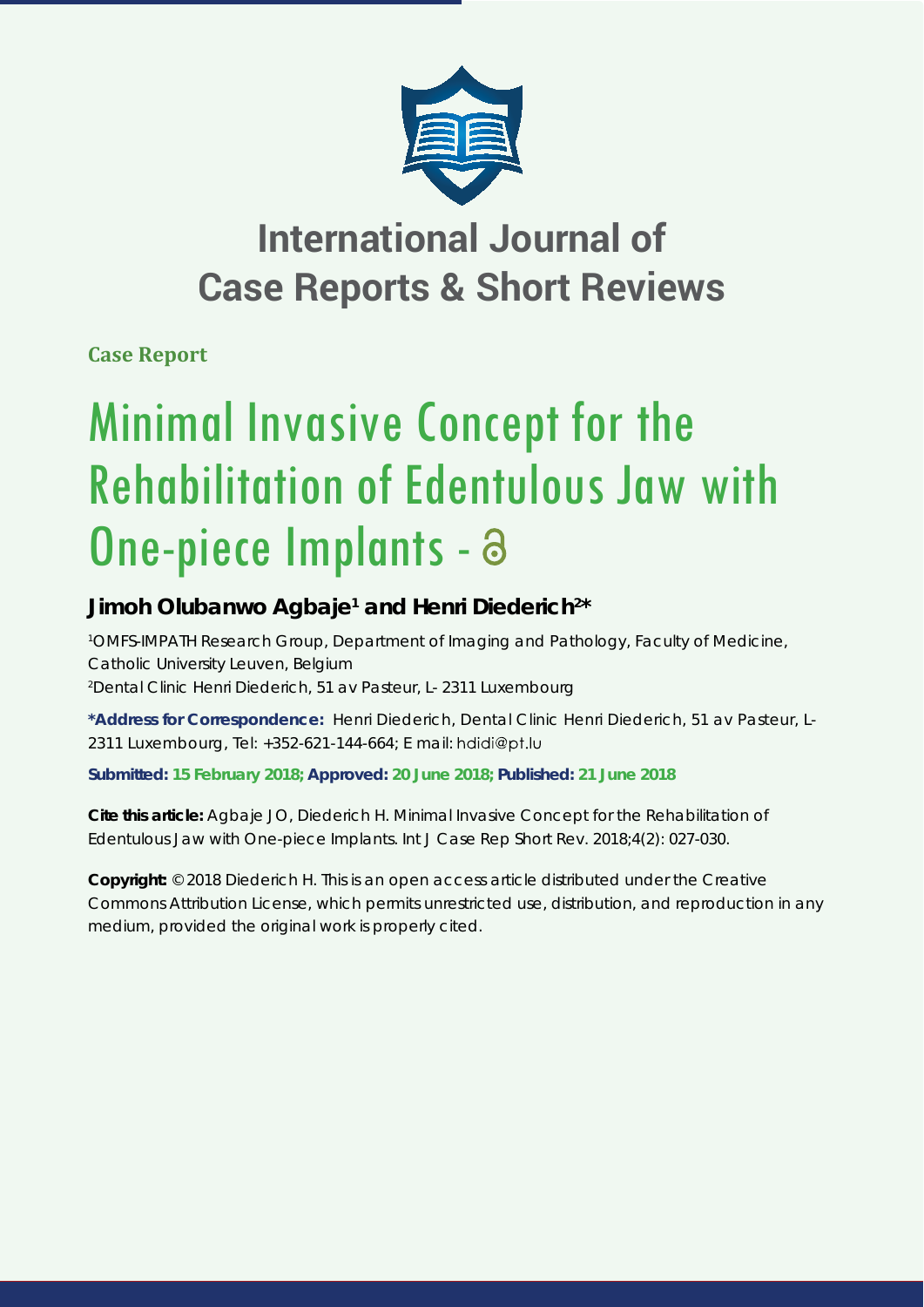#### **ABSTRACT**

**Background:** One-piece implants encourage the use of minimally invasive surgical techniques in restoring edentulous spaces with minimal postoperative discomfort and excellent implant survival rate.

**Case report:** The compressive one piece implant can be used for multiple unit restorations with immediate loading in the upper and lower jaws. It can also be used in combination with a conventional implant and it can be placed flapless.

**Conclusion:** The presented case reports show the functional restoration of an edentulous patient with minimal invasive surgical technique with one piece implant in elderly patients.

**Keywords:** One piece implants; Flapless surgery; Minimal invasive technique; Edentulous patient; Rehabilitation

#### **INTRODUCTION**

The use of conventional implants in the rehabilitation of edentulous space has been discussed extensively in the literature [1-4]. However, conventional implant systems may be limited or inapplicable in restoring some edentulous spaces due to various anatomical reasons. One of such reason is insufficient space between adjacent edentulous teeth for the use of a conventional implant e.g. regular Platform implants (3.5 - 4.5 mm diameter) or Wide Diameter implants (usually  $> 4.5$  mm in diameter) which makes implant placement impossible [5-7,8,4]. In these situations, an alternative implant system for the restoration of such cases is required.

The One-piece implants help in restoring edentulous spaces that previously cannot be restored with conventional implants; it also encourages the use of minimally invasive surgical techniques which encourage maximum tissue preservation [9,10]. One-Piece implant offers a unique monobloc design that integrates both implant and superstructure, for a quick, simple one-stage procedure. Implants are specifically engineered for use in narrow ridges and tight spaces [11]. They are time effective as they eliminate the need for second stage surgery, mucosal healing period, and decrease patient exposure to additional pain and discomfort. The innovative geometries and advanced surface morphology of the implant offer high initial stability [12,13]. Single piece Implants are less invasive and can be immediately loaded in case of good bone quality, or progressively loaded in case of less than ideal bone quality.

One piece implant provides simple treatment sequence at lower cost and it offers the possibility to treat the elderly with minimal invasive implant placement (Flapless implant surgery) technique.

Flapless implant placement technique otherwise called minimally invasive procedure can be performed free hand, by using guided surgery or custom fabricated surgical guides made of casts taken at the first patient visit. This procedure, when applicable, provide patients and doctors with another treatment approach. Several clinical papers reported excellent short- and long-term survival rates (of about 98.7% at 2 years) for implants placed using flapless or minimally invasive approaches with the option of delivering immediately a prefabricated temporary prosthesis.

In term of implant prosthodontics, technical complexity is minimized with One-piece implants by reducing the number of components required, which also means that less treatment time is required. Patients benefit from having implants placed flapless and loaded immediately.

One piece implants (Figure 1) are machined in grade 23 titanium

with an hydroxyapatite/beta tricalcium phosphate surface (HA/ BTCP), the implant can be used to create single restorations in situations where high primary stability is achieved on placement.

The axial implants are generally intended for the anterior part of the mandible or the maxilla where there is sufficient bone height. They allow bicortical or even tricortical anchorage and provide good stability, even in medium-dense bone.

The following case reports describe procedures where one piece implants were used to rehabilitate edentulous jaws.

#### **CASE PRESENTATIONS**

Patient 1 is a 74-year-old lady, with removable prosthesis in the lower jaw who presented at the clinic with a reason to get fixed teeth in the mandible. A clinical examination showed an upper arch with few teeth and an edentulous lower arch with a resorbed ridge. Radiographic examination using an orthopantomogram showed an edentulous lower jaw with moderate vertical bone resorption in the front and severe vertical resorption in the premolar and molar region.

In the upper jaw, several teeth were present in the frontal region and in the lateral regions. Most of the teeth show a moderate bone loss suggestive of chronic periodontitis. Figure 2 shows the panoramic radiograph of the patient at presentation.

Treatment Plan: In the lower jaw sufficient one-piece implant with a compression thread (ROOTT implant system) will be provided to place a fixed bridge. The patient agreed to this treatment plan.

In the mandible, a minimal invasive technique was adopted. One-piece implants (length 8mm and diameter 4mm) were inserted one each in the region of 33 to 36 and the region of 43 to 46 with a minimum torque of 50N.

In the front region, implants of 14mm length and 3.5mm diameter

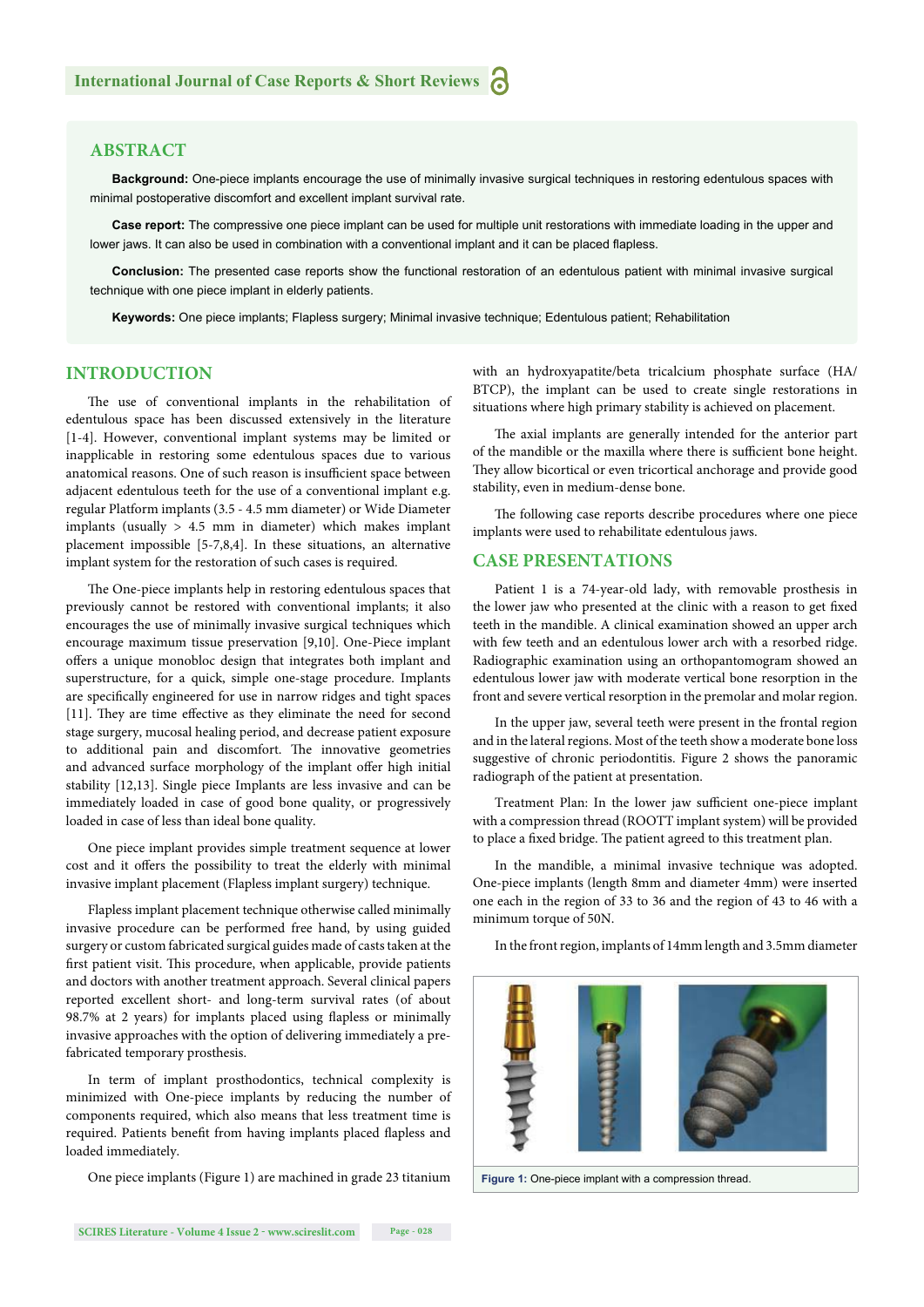#### **International Journal of Case Reports & Short Reviews** ሕ

were inserted flapless (Figure 3). After surgery, an impression was taken with transfer coping in place. A temporary bridge was fabricated on the chairside for the mandible and fixed with temporary cement.

Four days after the framework, a try-in was done and a new bite registration was taken. The smile line and aesthetic outlook were decided at this session. Five days after the try-in an appointment for prosthesis delivery was given. The bridge was fixed in the mandible with temporary cement (Figure 4). The patient was reviewed after 2 weeks. Thereafter, the patient was scheduled for follow-up at 3 months and then every 6 months.

Patient 2 is a 91-year-old patient with a full prosthesis who was not happy with her prosthesis and wanted fixed prosthesis in the mandible. Patient's family was afraid of implant placement because of the age of the patient. At presentation patient was in good health, after clinical examination, the possibility of implants treatment was discussed. At the first appointment, panoramic radiograph was taken to check if there was enough bone for implant placement.

On the next appointment, one-piece implants of 3,5mm diameter and 14mm length (ROOTT implant system) were inserted flapless in positions 31, 32, 41 and 42 with a torque of 50N.

After the implant placement, a silicone impression was taken and bite registration was done.

At the third appointment, bar was cemented and the lower prosthesis was delivered (Figure 5).

#### **DISCUSSION**

One-piece implants facilitate oral rehabilitation and accelerate tooth replacement procedure [9,14]. The implant permits minimally invasive surgical techniques with a simpler treatment sequence at lower costs [13].

When compared to conventional implants, one piece implants are cost-effective, they eliminate the need for cover screws, healing







**Figure 4:** Clinical (a) and panoramic radiograph (b) of patient at completion of treatment.



abutments, subsequent separate implant attachments or separate implant abutments [13,14].

In the above cases, one piece compressive implants (from ROOTT TRATE.AG) were used. These are single component implants with a compression thread. The special compressive thread produces compression when inserted into the cancellous bone, thereby creating a layer of cortical bone around the implant which allows immediate loading with high primary stability. The abutment direction on the implant can be adjusted up to 15° relative to the implant axis [15-18].

The compressive one piece implant can be used to restore single crowns and anterior cemented bridges, or multiple unit restorations with immediate loading in the upper and lower jaws with adequate bone tissue. It can also be used in combination with a conventional implant and it allows flap and flapless placement. The implants insertion is similar to that of crestal implants, with a recommended minimum torque of 35 N/cm.

All cases above were performed free hand by the second author (who designed the implant with the collaboration of the Swiss company TRATE) without any associated complications, however training and experience is needed in order to achieve a good result.

Flapless implant placement require training and experience as well as the recognition by the surgeon of the possible pitfalls of the technique. The knowledge of the available bone is important in a flapless procedure. An adequate amount of bone must be present for root form screw type implant to be placed.

Narrow diameter implants as seen in the case reports above may be placed flaplessly but a denser quality of bone may be necessary for implant stability as well as an adequate zone of attached gingiva for protection of the implant epithelial coronal attachment [19].

The presented case reports show the functional restoration of an edentulous patient with minimal invasive surgical technique with one piece implant in elderly patients. Rehabilitation of seemingly difficult edentulous cases was achieved within a short period of time.

#### **REFERENCE**

1. Ali SA, Karthigeyan S, Deivanai M, Kumar A. Implant rehabilitation for atrophic maxilla: a review. J Indian Prosthodont Soc. 2014; 14: 196-207. https://goo.gl/MisV74